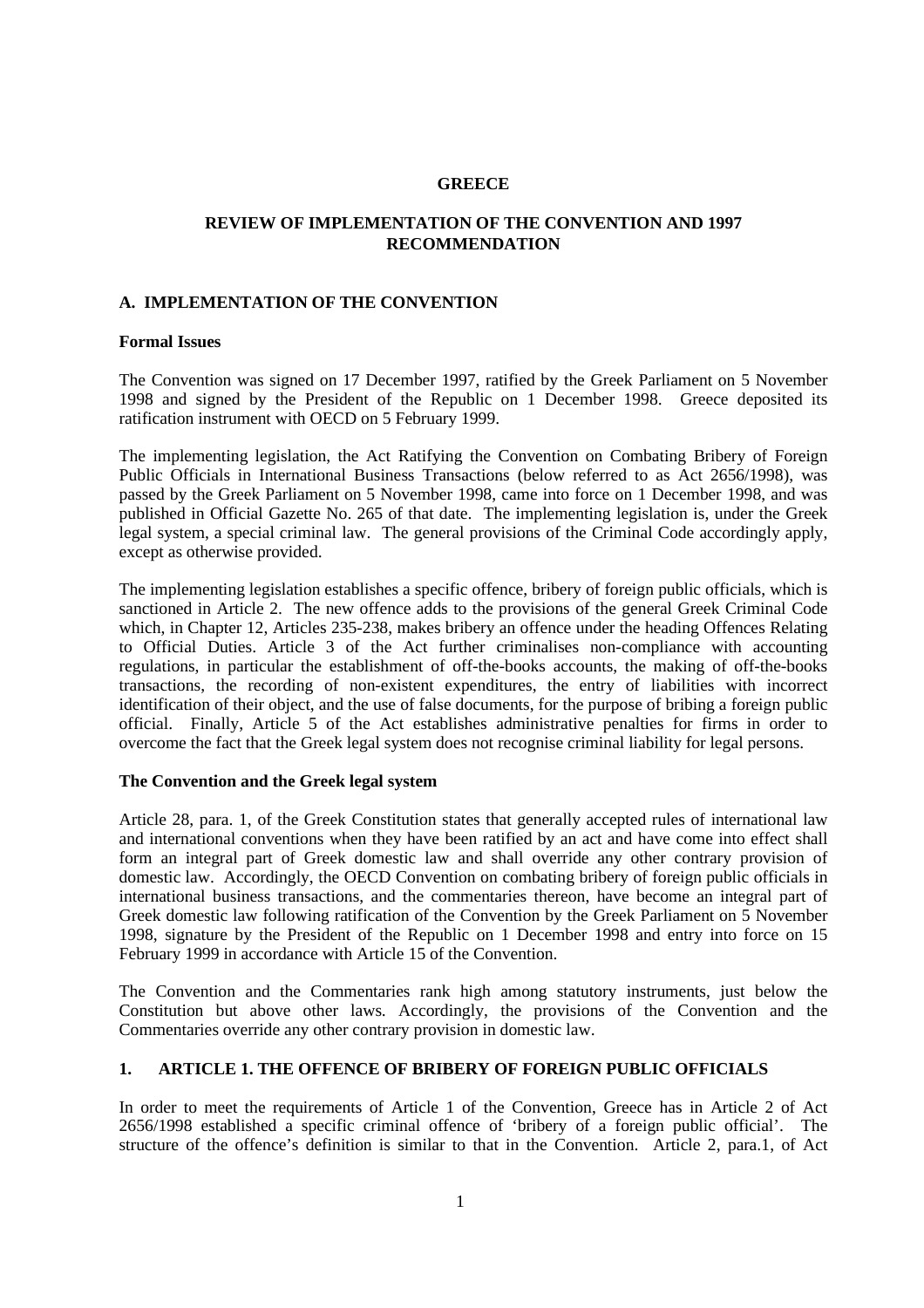2656/1998 provides that 'any person who, in international business transactions, in order to obtain or retain an improper business advantage or any other improper benefit, promises or gives any undue gift or advantage, whether directly or through intermediaries, to a foreign public official, for that official or for a third party, in order that the official act or refrain from acting in relation to the performance of his official duties, or act contrary to his statutory obligations, shall be punishable by imprisonment for not less than one year'.

# **1.1 Elements of the Offence**

The components of the offence set out in Article 1 of the Convention are covered as follows:

### **1.1.1 any person**

Article 2, para.1, of Act 2656/1998 refers to 'any person'. In accordance with the general principles of Greek criminal law, set out in particular in Article 14 of the Criminal Code, by 'any person' is meant the subject of the offence, namely the person who may be the author of that offence. However, given that under Greek law legal persons do not have criminal liability (the principle that *Societas delinquere no potest*), only natural persons are covered by Article 2, para. 1, of Act 2656/1998.

### **1.1.2 intentionally**

Intent is covered by Article 27, para. 1, of the Criminal Code which applies to special criminal laws, and hence to Act 2656/1998. Under the definition there, a person who seeks the occurrence of events which, according to law, constitute a punishable action, acts intentionally. A person who is aware that the acts in question may occur and accepts them also acts intentionally.

Greek criminal law recognises two types or degrees of intent: 'immediate intent' and 'eventual intent'. 'Immediate intent' is present in two cases: (i) when the author of the act premeditates the unlawful outcome, that is to say when he acts with the purpose of securing the objective substance of the offence in full awareness of its component parts; and (ii) when the author of the act does not premeditate the outcome of the offence but expects it as a necessary consequence of his action or omission. 'Eventual intent' is present when the author of the act neither premeditates nor seeks the unlawful outcome but expects that it may occur, as the sole possible consequence of his acts, and proceeds though aware of this eventuality.

According to Greek legal doctrine and case law, eventual intention is sufficient to constitute the subjective substance of the offence of active bribery. Consequently, 'the intentional event' covers not only the case where the author of the act offers, promises or gives an undue gift or advantage to a foreign public official in order that the official act or refrain from acting in relation to the performance of his official duties, or act contrary to his statutory obligations, but also the case where the author of the act does not seek behaviour of that kind from the public official but considers it probable that, following his offer or promise, the public official will act or refrain from acting in relation to the performance of his official duties or will act contrary to his statutory obligations. An act committed through negligence will not, on the other hand, be covered.

#### **1.1.3 to offer, promise or give**

Under Article 2, para. 1, of Act 2656/1998, it is a criminal offence to offer, promise or give. It does not matter whether the foreign public official accepts the offer or promise: his mere awareness of the offer or promise is sufficient to meet this component in the view of the Greek authorities.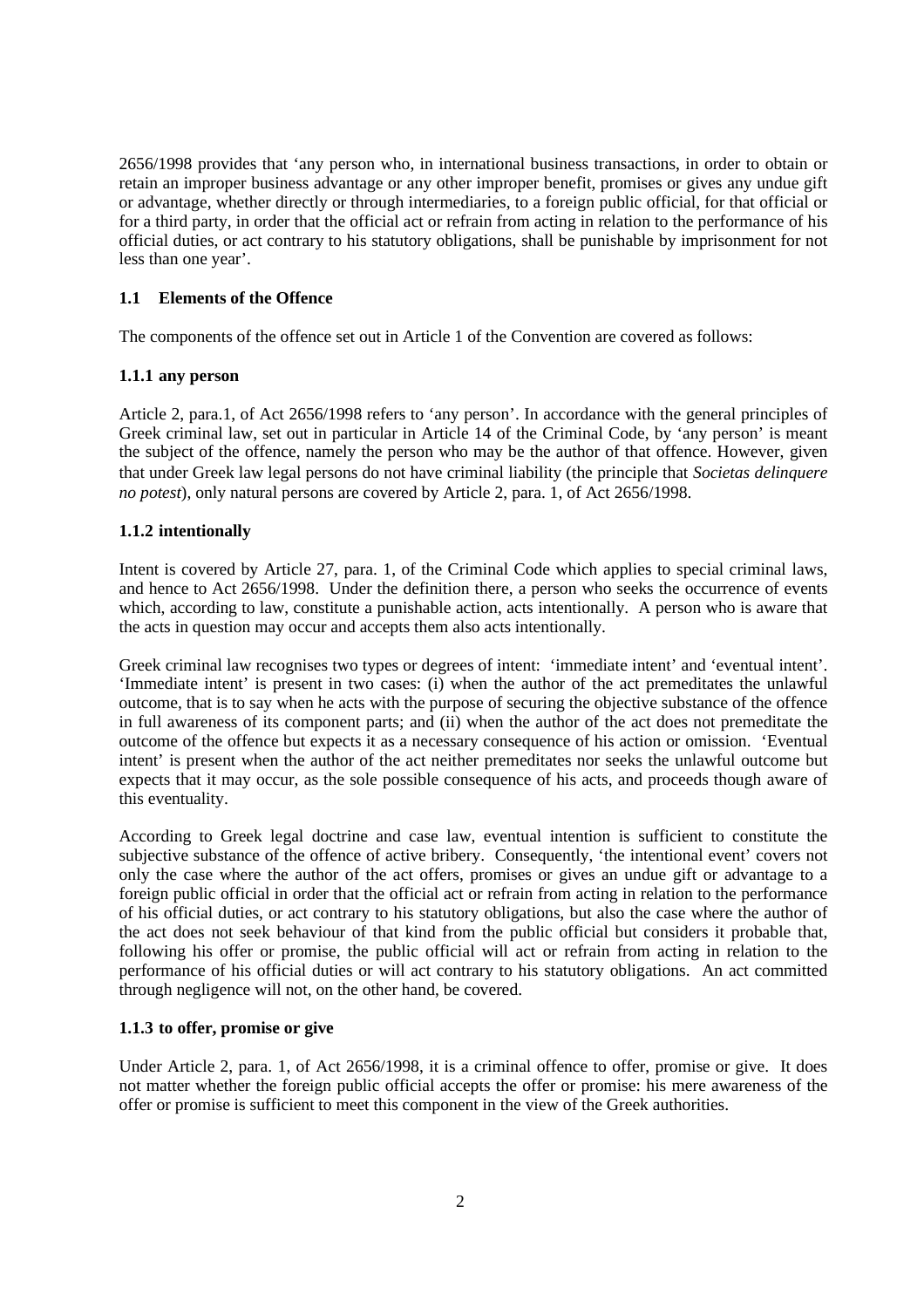#### **1.1.4 any undue pecuniary or other advantage**

Article 2, para. 1, of Act 2656/1998 makes a distinction between two kinds of undue advantage: gifts and advantages. As legal doctrine and case law make clear, the notion of gifts covers sums of money or any item or other advantage of pecuniary value. The notion of advantages covers any material or non-material advantage offered or given to a public official. For example, according to statute and case law, advantages may be services offered or provided to a public official without charge, allowing the use of an item (such as a motor vehicle) without any counterpart, giving or offering an interest-free loan or credit to buy goods without a time limitation, offering or giving employment, backing to assist an official's promotion and, more broadly, any item that may meet the person's needs.

For there to be a criminal offence, Act 2656/1998 adds that the gifts or advantages must be undue. By this, the Greek legal authorities understand gifts or advantages which the public official has no legal claim to obtain or demand following an act performed as part of his official duties. This interpretation is based on the relevant provisions of the Criminal Code and on legal doctrine and case law.

Where written laws or regulations provide for payment for acts by public officials (such as travelling expenses for performing acts outside government offices), offering or promising a gift or advantage is not an offence so long as the gift or advantage does not exceed the value of what the public official is entitled to claim in accordance with Articles 235 and 236 of the Criminal Code and Article 2 of Act 2656/1998. On the other hand, when what is offered or given is more than what is permitted or required by the law or regulation, the advantage will be considered undue and will hence form an offence, as the rulings of Greek courts have regularly confirmed.

#### **1.1.5 whether directly or through intermediaries**

Under Article 2, para. 1, of Act 2656/1998, it is a criminal offence to offer, promise or give, directly or through intermediaries, an undue gift or advantage. For example, the intermediary may be a family member close to the briber (for instance, the husband), a relative of the official, an employee of the firm or else a third party with no connection to the firm but acting on the instructions of the briber, regardless of whether the latter is a director, manager or ordinary staff member.

For active corruption to be established in the meaning of Act 2656/1998, the public official must be aware of the intermediary's role in the bribery. Under the principle of proofs set down in Article 177 of the Code of Criminal Procedure, proof of the foreign public official's awareness of the intermediary's role in offering, promising or giving a bribe may be established by any means not contrary to law. The legality of the means employed to establish proof is a matter for the court to decide.

### **1.1.6 to a foreign public official**

Article 2 of Act 2656/1998 applies to bribes promised, offered or given to foreign public officials. The Act itself does not define foreign public officials. According to the Greek authorities, if the Act does not do so, it is because the notion of foreign public officials, as provided by article 1 of the Convention, is covered by Article 1 of the Act which makes the Convention an integral part of Greek domestic law. In the interest of clarification, the Hellenic Ministry of Justice has offered to explore the possibility to amend the existing implementing legislation to include a specific reference to the notion of foreign public officials as provided by article 1 of the Convention in Article 2 of the implementing legislation.

According to the Greek authorities, the existing provisions of Greek law, in particular Articles 13, 235, 236 and 263 of the Criminal Code, defining the concepts of public official and official duty, may be taken as supplementing Article 2 of Act 2656/1998: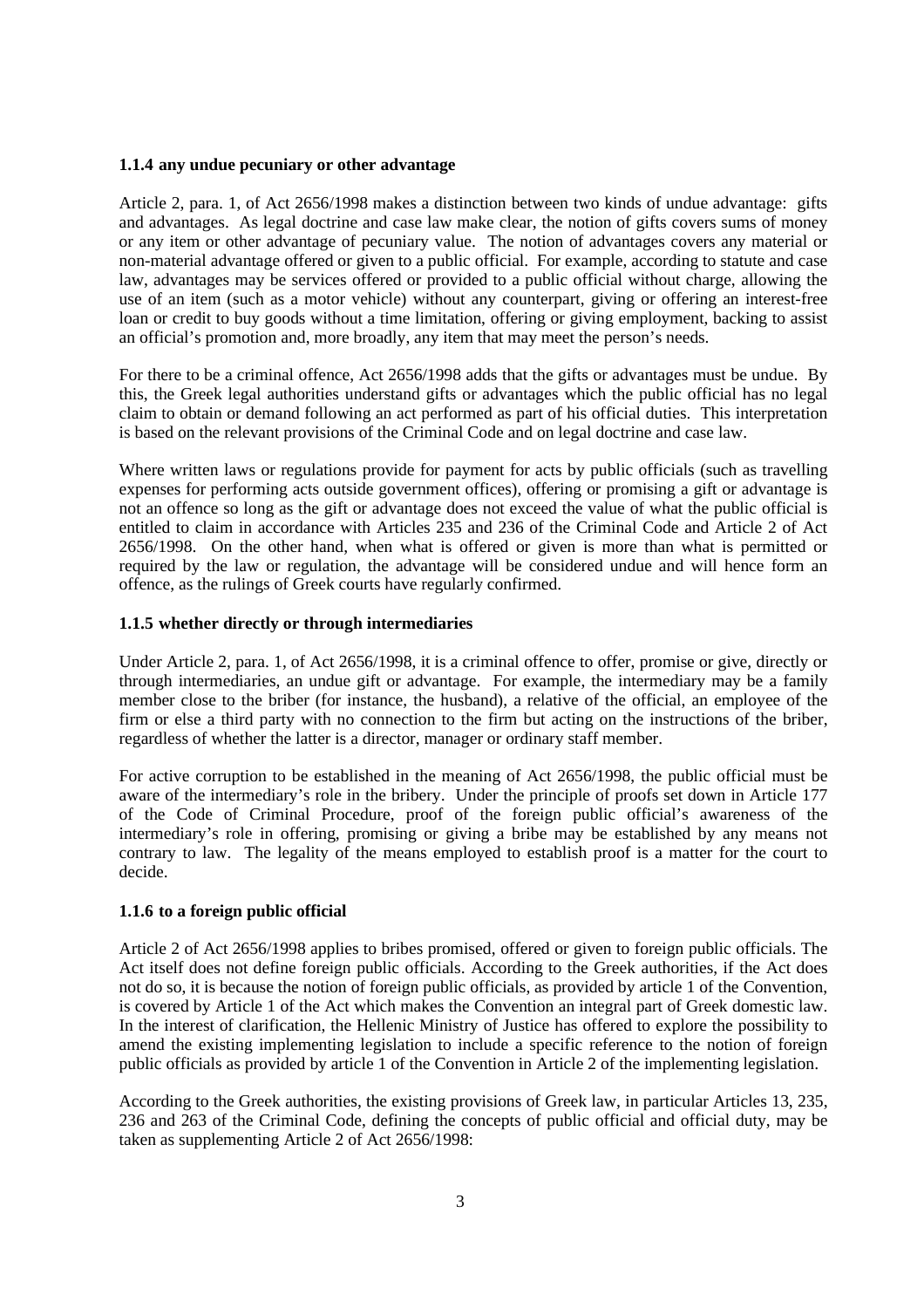Article 13, subpara. (a), of the Criminal Code defines public officials in general terms. It provides that "a public official is any person who is legally responsible, even temporarily, for the performance of a public, municipal or communal service or a service by any other public-law legal person". According to Greek legal doctrine and case law, public officials in the meaning of Article 13 include ministers, judges, members of the armed services regardless of rank, administrative officials without distinction between central government and local authority officials, staff of a public administration, and any holder of an elective office such as members of parliament, prefects, mayors, etc.

Under Article 263a, which supplements Article 13, public officials include mayors, mayors of communes and all persons performing duties permanently or temporarily and in whatever capacity:

a) in enterprises or agencies belonging to the State, local government agencies or legal persons under public or private law operating concessions, sole or otherwise, to supply water, electricity, heat, power, transport, communications or the mass media;

b) in banks whose registered office is in Greece, either by law or under their articles of association;

c) in private-law legal persons established by the State, or by the legal persons mentioned in the subparagraphs above when the founding legal persons have a share in their management or, in the case of a limited company, in their equity, or when the legal persons so established are responsible for the performance of a public service.

A foreign country is any territory outside that of the Greek Republic, as defined by international treaties, the rules of international public law and the rules of domestic law insofar as they are compatible with international law.

#### **1.1.7 for that official or for a third party**

The offence defined in Article 2, para. 1, of Act 2656/1998 applies regardless of whether the offer or promise is made or the pecuniary or other advantage is given for the foreign public official or for any other person.

### **1.1.8 in order that the official act or refrain from acting in relation to the performance of official duties**

Article 2 of Act 2656/1998 prohibits payments promised, offered or given to a foreign public official in order that the official act or refrain from acting in relation to the performance of his official duties.

According to legal doctrine and case law, an offence is committed solely when the official acts or refrains from acting in the performance of duties assigned to him by a law, decree, regulation, circular or instruction; it is not committed when an official makes use of his position in excess of his powers. But given that the OECD Convention and the Commentaries thereon are now an integral part of Greek domestic law, Article 1, para. 4, subpara. (c) of the Convention will apply here. This Article states that "act or refrain from acting in relation to the performance of official duties" includes any use of the public official's position, whether or not within the official's authorised competence. According to the Greek authorities, applying the Convention should not raise any problem given that prevailing case law concerns interpretation of a component of a different offence (bribery of a domestic public official) from the one covered by the Convention.

According to the Greek authorities, the provision also extends to acts by a public official with discretionary powers, where the official's decision is not based on impartiality or justice or where it is contrary to the aims and objectives attaching to the position and powers of the official. Last, no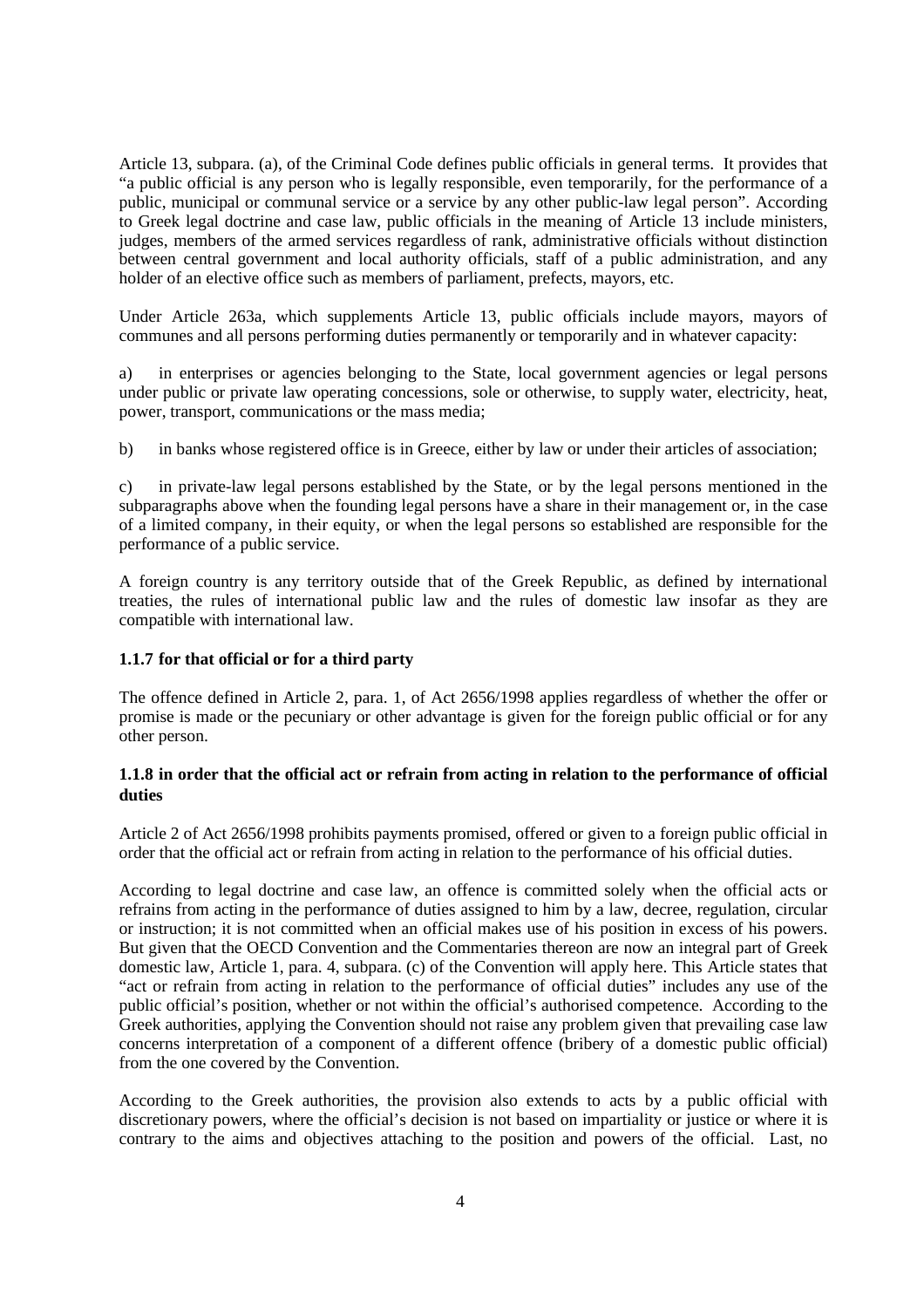distinction arises when the bribe is paid, offered or promised for an action that has already been performed or for one still to come: according to the Greek authorities, the law applies in either case once a causal relation has been established between the offer of bribery and the public official's action.

### **1.1.9 in order to obtain or retain business or other improper advantage**

Act 2656/1998 prohibits the payment of bribes in order to obtain or retain improper advantage or any other improper benefit in the context of international business transactions. The Greek authorities state that the preparatory work and the Commentaries on the Convention, in particular Commentary 7, apply here. Accordingly, bribery to obtain or retain business or other improper advantage is an offence even when the enterprise is the best qualified bidder. Bribery in order to gain an advantage that the enterprise could not otherwise receive, such as exemption from compliance with regulatory operating conditions, is also an offence according to the Greek authorities.

Whereas Commentary 9 considers that small "facilitation" payments do not constitute payments made "to obtain or retain business or other improper advantage" within the meaning of Article 1, para. 1, of the Convention, Greek case law has constantly asserted that such payments, made to induce public officials to perform their functions, constitute an offence<sup>1</sup>. According to the Greek authorities, no conflict should arise between the Commentary and the current practice of Greek courts given that the Convention itself does not exclude small facilitation payments from its definition of prohibited payments. However, should a conflict arise over the interpretation of the Convention and its Commentaries, the prevailing practice of Greek courts indicates that it would be resolved in the accused's favour.

#### **1.1.10 in the conduct of international business**

It is a criminal offence in the sense of Article 2, para. 1, of Act 2656/1998, in the conduct of international business, to offer, promise, etc. undue gifts or advantages in order to obtain or retain an improper business advantage or any other improper benefit.

### **1.2 Complicity**

-

Article 1, para. 2, of the Convention requires Parties to take the steps necessary to criminalise complicity, including incitement, aiding and abetting, or authorisation of an act of bribery of a foreign public official.

Complicity is covered by Article 45 of the Criminal Code, which stipulates that "when several persons jointly commit a punishable act, each one of them shall be punished as the author of that act". Incitement, and aiding and abetting, are covered by Articles 46 and 47 of the Criminal Code. Article 46 covers direct incitement and complicity and provides that "any person who intentionally induces another to commit an unjust action, and any person who intentionally gives direct assistance to the author during performance of the main action, shall be liable to the same penalty as the author himself". Article 47 refers to indirect complicity and provides that "a person who intentionally gives another any assistance whatsoever before or during the performance of an unjust action shall be deemed an accomplice and be punished with a lower penalty". While these three articles (Articles 45, 46, 47 of the Criminal Code) do not explicitly refer to authorisation, their wording is sufficiently broad to cover a person who authorises a bribe, according to the Greek authorities.

<sup>1.</sup> See, for example, jurisprudence relating to small payments to harbour pilots or other shipping officials to induce them to perform their functions: *Court of Cassation* (AP), 1179/1986 plenary session, *Athens Court of Appeal* (159/1982).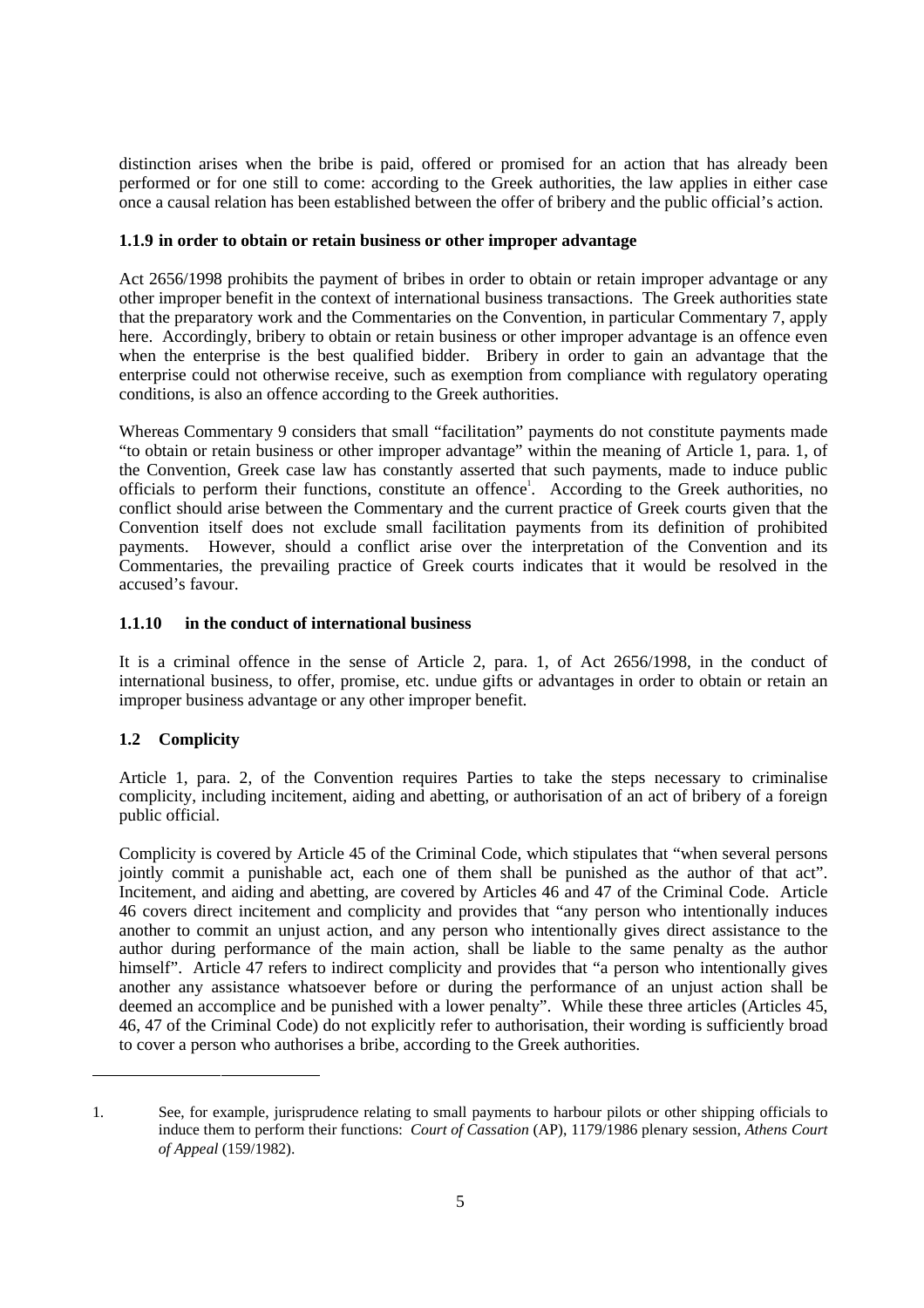#### **1.3 attempt and conspiracy**

Article 1, para. 2, of the Convention requires each Party to take any measures necessary to establish that attempt and conspiracy to bribe a foreign public official shall be criminal offences to the same extent as attempt and conspiracy to bribe a public official of that Party.

Although attempt is recognised in Greek law, its application to bribery of a public official is not generally recognised by statute and prevailing case law, which considers that since bribery is an formal offence there cannot be an attempt. According to the prevailing view, for active corruption to be proven the promise or offer must have been made, or the undue advantage given, and the public official must be aware of this. Attempts are hence not recognised. But according to a minority view there could be attempts when the promise or offer was made or the undue advantage given, but the public official was not aware of it. That view is based on cases where a letter offering a bribe fails to reach the public official to whom it was sent, and where money sent as a bribe is inadvertently addressed to another recipient.

The Greek Code has no provisions dealing specifically with conspiracy. But 'criminal association' is a similar concept, and Article 187, para. 2, of the Criminal Code provides for imprisonment for a person who agrees with another to commit one or more offences.

# **2. ARTICLE 2. RESPONSIBILITY OF LEGAL PERSONS**

Greek law, including Act 2656/1998, does not establish criminal liability for legal persons. However the absence of criminal liability does not mean that offences can be committed with impunity via corporations, since a director, manager or ordinary staff member may face criminal proceedings<sup>2</sup>. In addition, claims for civil liability can be pursued against private or public law companies, whether or not they perform a public service function. For instance under Articles 71 and 922 of the Civil Code and Articles 104, 105 and 106 of the Civil Code Introductory Act, enterprises may be held to have civil liability for acts or omissions by their managers or staff<sup>3</sup>. But the purpose of actions for civil liability against legal persons is not to punish the person at fault, but to redress the damage suffered by the victim.

Given that civil proceedings are brought separately from criminal ones, the criminal conviction of natural persons is not required in order to invoke the civil liability of an enterprise. However, when criminal proceedings have an essential influence on the subject of the civil proceedings, the civil court is entitled to adjourn hearings until a final criminal verdict is reached, under Article 250 of the Code of Civil Procedure. It should be noted that, in such cases, a criminal ruling which convicts the accused is not binding on the civil court.

<sup>-</sup>2 . In this area, the consistent practice of public prosecutors, when complaints or denunciations are lodged against legal persons without naming natural persons, whose identity may not be known or determined, is to bring proceedings against management, including the chairman and members of the board of directors in the case of a limited company, as *prima facie* offenders.

<sup>3.</sup> Article 71 of the Civil Code: 'A corporate body is liable for acts or omissions by management when the said acts or omissions occur in the performance of their duties'. Article 922 of the Civil Code deals with the civil liability of companies for acts or omissions by their employees and auxiliary staff. Articles 104, 105 and 106 of the Introductory Act cover the civil liability of public services and legal persons under public law.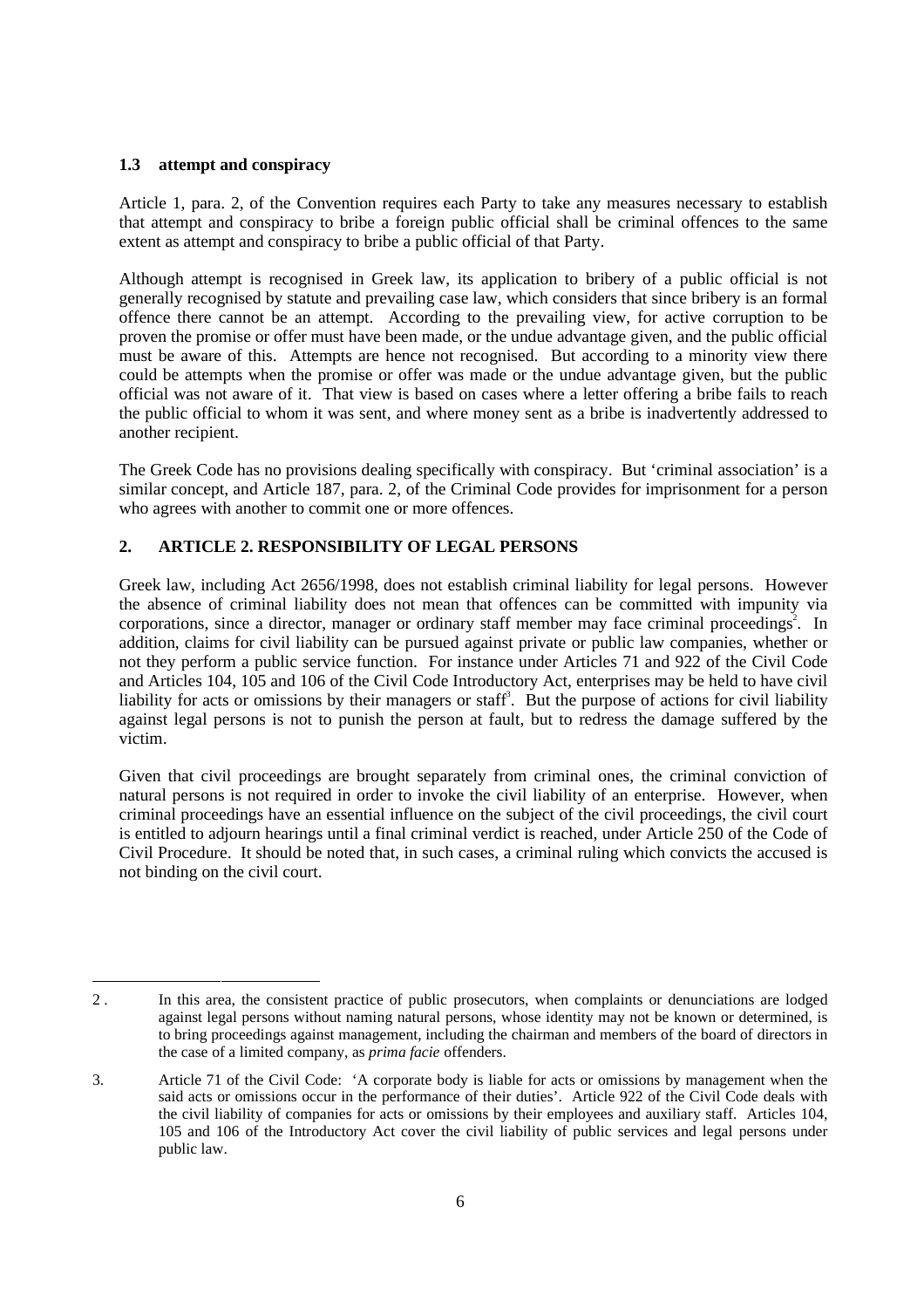# **3. ARTICLE 3. SANCTIONS**

The Convention requires Parties to institute "effective, proportionate and dissuasive criminal penalties" comparable to those applicable to bribery of the Party's own domestic officials. Where a Party's domestic law does not subject non-natural persons to criminal responsibility, the Convention requires the Party to insure that legal persons are "subject to effective, proportionate and dissuasive noncriminal sanctions, including monetary sanctions". The Convention also requires that, for natural persons, criminal penalties include 'deprivation of liberty' sufficient to enable effective mutual legal assistance and extradition. The Convention further requires each Party to take such measures as necessary to ensure that the bribe and the proceeds of the bribery of the foreign public official are subject to seizure and confiscation or that monetary sanctions of "comparable effect" are applicable. Finally, the Convention requires each Party to consider the imposition of additional civil or administrative sanctions.

# **3.1 Criminal penalties for bribery of a domestic official**

Articles 235 and 236 of the Criminal Code provide for imprisonment of between one and five years for the bribery of domestic public officials. No fine is provided for.

# **3.2 Criminal penalties for bribery of foreign official**

Persons bribing foreign public officials face the same penalties as for bribing domestic officials, imprisonment for between one and five years (Article 2, para. 1, of Act 2656/1998 ratifying the Convention, together with Articles 235 and 236 of the Criminal Code). Under Greek law the criminal penalties apply only to natural persons, given the absence of criminal liability for legal persons.

Under Chapter V of the Greek Criminal Code, the court will take account of the gravity of the offence and of the offender's personality when setting the penalty within the limits set by law. Under Chapter V, Article 79, para. 2, in assessing the gravity of the offence the court will take account of (a) the damage or danger caused by the offence, (b) the nature, type and purpose of the offence, and (c) the gravity of the offender's intention or negligence. In assessing the personality of the offender the court will take account *inter alia* of his criminal tendencies, basing its view in particular on the motives for the offence, circumstances bearing on his personality, and his conduct during and after commission of the offence (Article 79, para. 3). The ruling must expressly state the grounds for the court's decision as to sentence (Article 79, para. 4).

### **3.3 Penalties and mutual legal assistance**

According to the Greek authorities, the measures entailing deprivation of liberty under special criminal Act 2656/1998 and Articles 23 and 236 of the Criminal Code are sufficient for effective mutual legal assistance in the sense of Article 437 (extradition) of the Code of Criminal Procedure.

# **3.4 Penalties and extradition**

Bribing a foreign public official is deemed to constitute an extraditable offence under Greek law when the established penalty allows extradition under Article 437 of the Code of Criminal Procedure. Imprisonment of between one and five years for natural persons bribing foreign public officials is sufficient to allow extradition under Article 437 of the Code.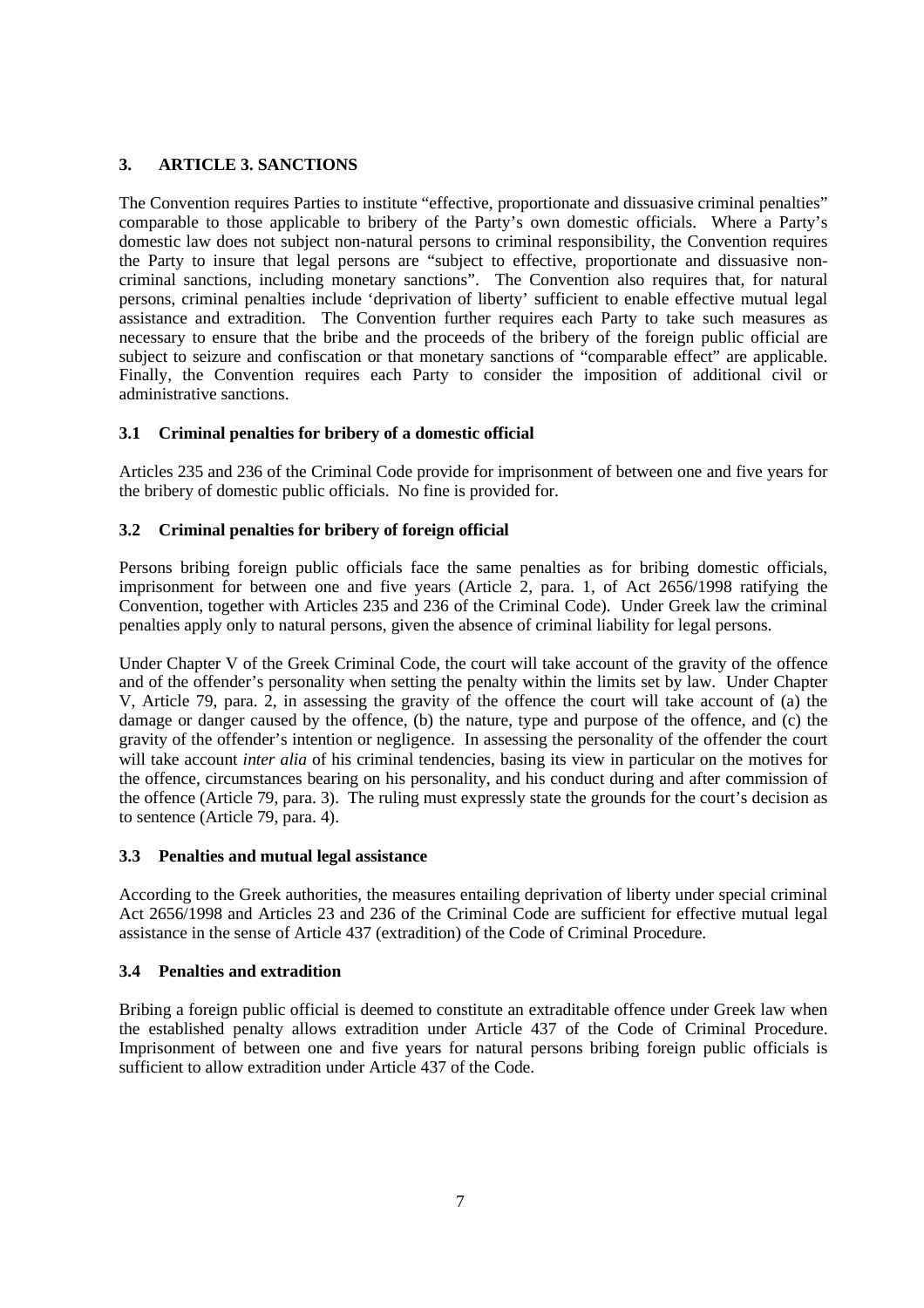### **3.5 Non-criminal sanctions applicable to legal persons**

To overcome the fact that Greek law does not criminalise liability of legal persons, the implementing legislation (Article 5) establishes administrative penalties. This regime is, however, applicable only to enterprises and not to all legal persons –such as foundations, associations or other civil bodies- which can be used in the commission of bribery. The Greek authorities are open to reconsider the relevant provisions of the implementing legislation in order to refer to "enterprises and legal persons".

Administrative penalties applicable to enterprises are based upon the fault of senior management. Article 5 of Act 2656/1998 states that a corporation may, *for offences by management*, incur an administrative fine of up to three times the value of the advantage produced by the offence, a temporary or permanent ban on conducting business, and temporary or permanent disbarment from government procurement<sup>4</sup>. According to the Greek authorities if the sole culprit were an ordinary member of staff, managers could nonetheless be held liable on the principle *culpa ineligendo,* or inadequate or non-existent monitoring of staff by managers.

Proceedings, in Greek administrative courts, with scope for appeal right up to the Conseil d'Etat, which is the top administrative court, can be taken independent of criminal proceedings against the natural persons concerned, so no criminal conviction is required to trigger or complete the proceedings. It follows that when the competent administrative authority (the head of SDOE, the body dealing with economic offences) has sufficient proof that an enterprise, through the fault of its senior management, including their negligence or lack of care, has benefited from any offences punishable under Act 2656/1998, it may impose the administrative penalties provided therein<sup>5</sup>. Given that the ruling by the head of SDOE is an administrative act, due reasons must be included. It should be noted that the ruling by the administrative authority has no influence on the criminal proceedings, in accordance with Article 177 of the Code of Criminal Procedure which provides that the judge has full freedom to assess proof.

# **3.6 Seizure and confiscation of the bribe and its proceeds**

Greek law provides for seizure and confiscation of the bribe and its proceeds.

# *Seizure and confiscation of the bribe*

The wording of Article 2, para. 2, of Act 2656/1998 would seem to indicate that confiscation only of the 'gifts offered or their value', and not of the other 'undue advantages' in the sense of para.1 of that article, is intended by the Ratifying Act. According to legal doctrine, the gifts offered in the sense of Article 2, para. 2, of Act 2656/1998, which on this point follows the lines of Article 238 of the Criminal Code, are any things given or granted to the public official, in other words not just money but also rights, stocks and shares, personal effects, anonymous letters, etc. and any other thing in the sense of civil law such as real property, a motor vehicle, a watch, food, etc. and any service of pecuniary value or which may be estimated to have pecuniary or monetary value<sup>6</sup>.

While the confiscation of the 'undue advantage' does not seem to be intended by Act 2656/1998 ratifying the Convention, it is nonetheless established by Article 76, para. 1, of the Criminal Code

<sup>-</sup>4. Article 5 of Presidential Decree 218/1996 (Official Gazette 168 A/24 July 1996).

<sup>5 .</sup> In this respect, criminal conviction of an employee of the enterprise will quite certainly be sufficient proof to hold the enterprise liable for administrative purposes.

<sup>6.</sup> The service may for instance be work, or an act or omission, performed for the official's benefit (such as cancelling a debt).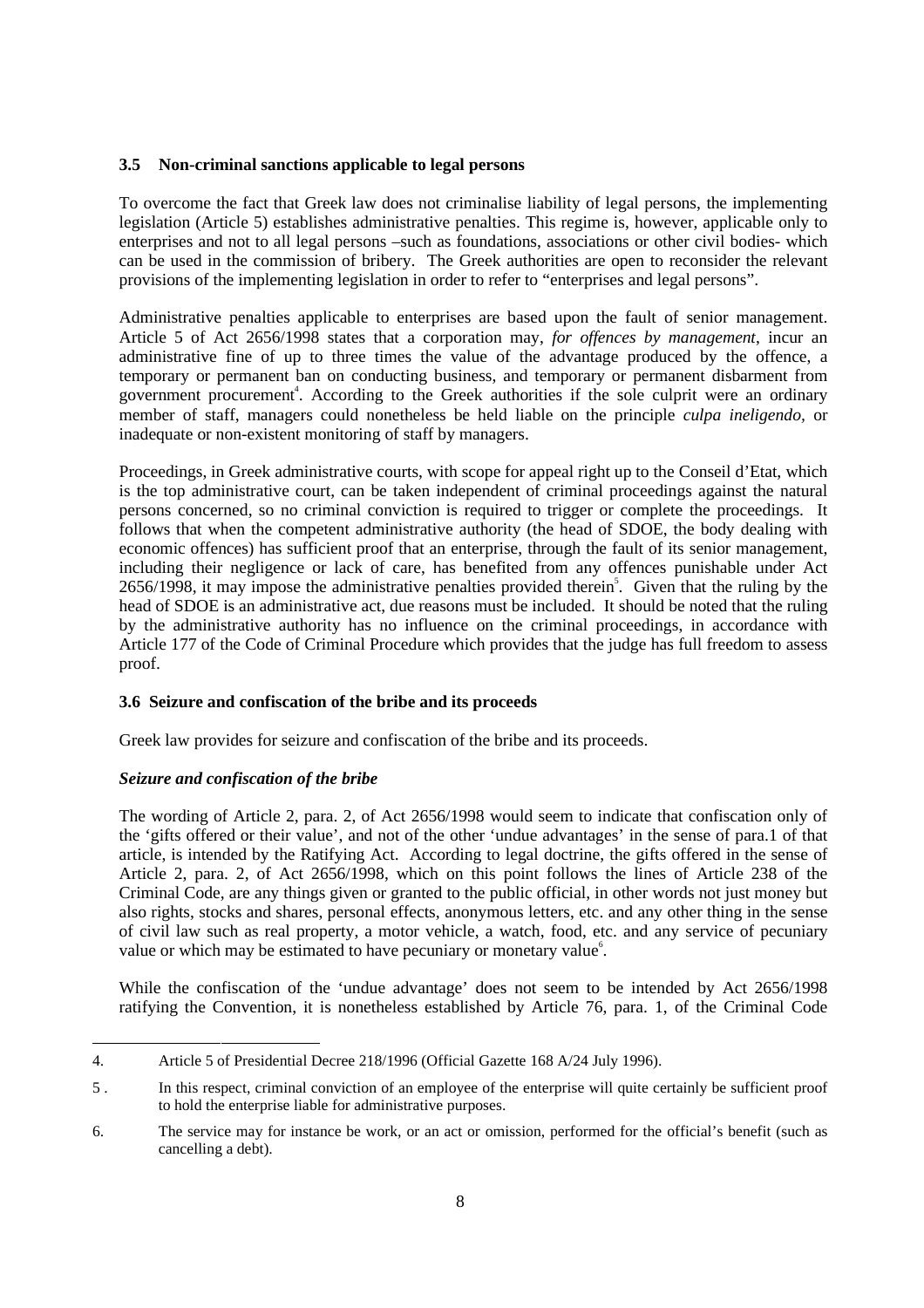which, according to the Greek authorities, may be taken as supplementing Article 2, para. 2, of the Act. The Greek authorities explain that Article 76, para.1 of the Criminal Code supplements Article 2, para. 2 of Act 2656/1998 because Article 12 of the Criminal Code applies the provisions of the General Part of the Criminal Code, including Article 76, para. 1, to special laws applicable to criminal offences, where the special laws do not contain an express provision to the contrary. Thus, it would appear that although Act 2657/1998 contains an express provision on confiscation that, taken as a whole, could be interpreted as inconsistent with Article 76, para. 1 of the Criminal Code, the Greek authorities believe that because there is not an express provision on the specific sub-issue of the confiscation of "undue advantage", Article 76, para.1 can be considered to apply in that regard.

Pursuant to Article 2, para. 2, of Act 2656/1998, confiscation of gifts or their value is mandatory. However, pursuant to Article 76, para. 1, the confiscation of other 'undue advantages' is not automatic: for it to be ordered, it is necessary to prove that the undue advantage belonged to the instigator of the bribery or his/her accomplice(s). Thus it would appear that confiscation of the "undue advantage" is not contemplated from a third party who is knowingly in possession thereof (i.e. knowing that the "undue advantage" was derived from the commission of a crime"). According to the Greek authorities, the difference in scope between Article 2, para. 2, of Act 2656/1998 and Article 76, para. 1, of the Criminal Code will be assessed and reviewed in the light of practice.

Seizure of the bribe during the preliminary investigation or at any stage in proceedings is provided for under the clauses of the Code of Criminal Procedure, which apply to offences committed intentionally and hence to the offence of bribing foreign public officials<sup>7</sup>. The Code provides that if seizure is not ordered during the preliminary investigations for some reason (because, for instance, it is not deemed significant), it may be ordered by the court at any stage in proceedings, under Article 263 of the Code. According to consistent case law from lower courts, when the 'gifts offered' cannot be confiscated (because they cannot be located, for instance) their value at the time of the court order will be confiscated.

### *Confiscation and seizure of the proceeds*

Seizure of the proceeds of an offence involving intent is provided for in Articles 258, 259, 260, 261, 263, and 288 of the Code of Criminal Procedure. The Code provides that if seizure is not ordered during the preliminary investigations for some reason (because, for instance, it is not deemed significant), it may be ordered by the court at any stage in proceedings, under Article 263 of the Code.

Article 2, para. 2 of Act 2657/1998 only refers to the confiscation of "gifts offered or their value". On the other hand, the general confiscation provision in the Criminal Code (Article 76, para. 1) stipulates that the relevant court may order confiscation of the proceeds. The Greek authorities consider that this provision supplements Article 2, para. 2. Thus they believe that the courts would not interpret a provision that expressly refers to the confiscation of gifts offered but not proceeds to be inconsistent with Article 76, para. 1 of the Criminal Code.

Pursuant to Article 76, para. 1 of the Criminal Code, the proceeds may not be confiscated unless, as in the case of an "undue advantage" that has been offered (see above), they are shown to have belonged to the author of the bribery or his/her accomplice(s). Again, it would appear that, pursuant to Article 76, para. 1, confiscation from a third party knowingly in possession of the proceeds is not contemplated. The Greek authorities state that the difference between the regime in Act 2657/1998 and the Criminal Code will be assessed and reviewed in light of practice.

<sup>1</sup> 

<sup>7.</sup> Cf. Articles 258, 259, 260, 261, 263, and 288 of the Code of Criminal Procedure.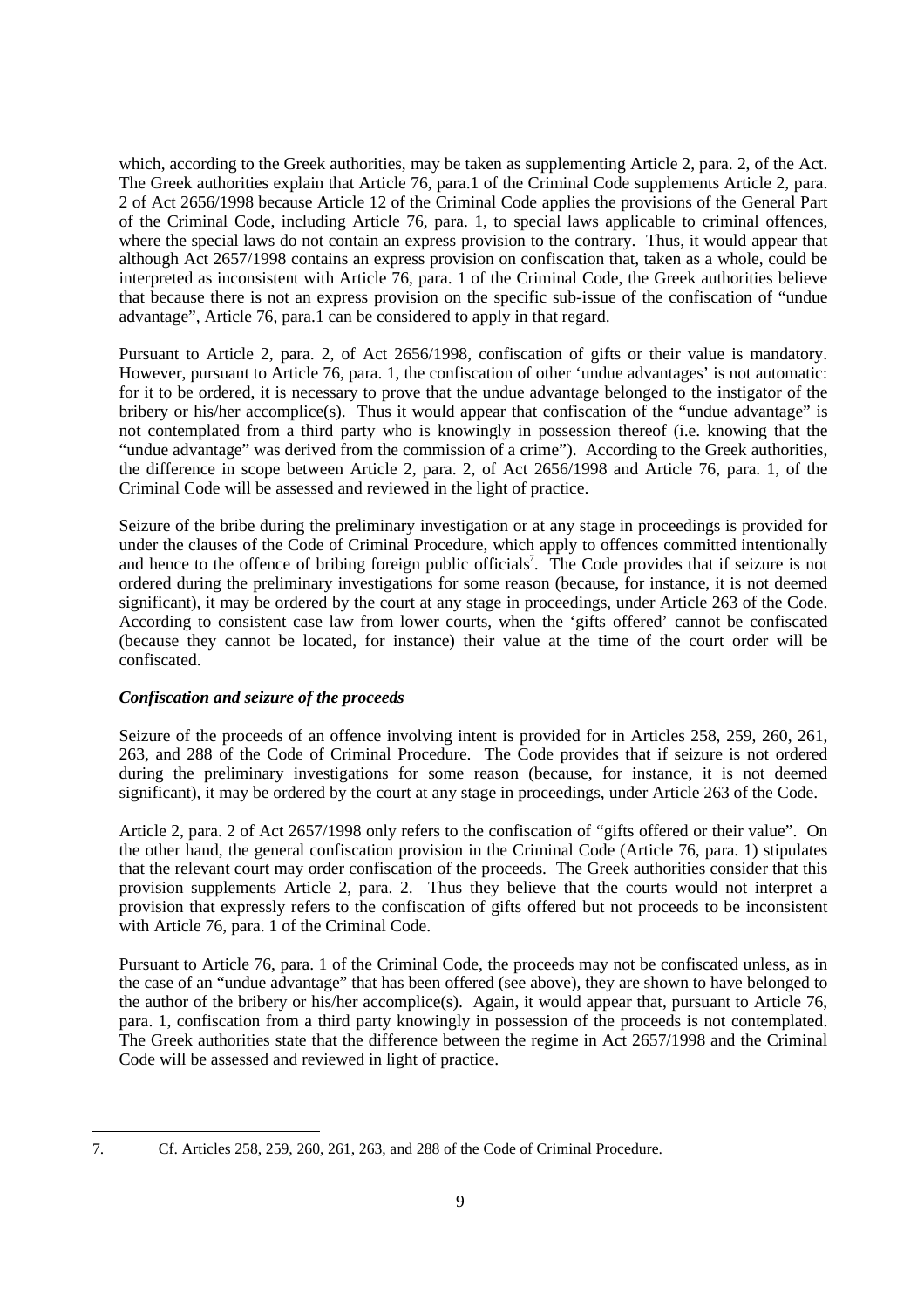### *Money laundering and confiscation*

Bribery of a foreign public official is a predicate offence for the purposes of application of Greek legislation on money laundering, so confiscation is also possible under Article 2 of the Money Laundering Act<sup>8</sup>.

### **3.8 Additional civil or administrative sanctions**

In addition to Article 5 of Act 2656/1998, which sets administrative penalties for firms found guilty of bribing foreign public officials, and the civil liability provisions of the Greek Civil Code (see section 3.5 above), Article 61 of the Criminal Code provides that natural persons responsible for bribing foreign public officials may not only be imprisoned but also be deprived of their civic rights for a period of between one and five years.

# **4. ARTICLE 4. JURISDICTION**

Article 4 of the Convention requires each Party to establish its jurisdiction over the bribery of a foreign public official when the offence is committed in whole or in part of its territory, whether or not it involves a national of the said Party. The Convention also requires States Parties which have jurisdiction to prosecute their nationals for offences committed abroad to take such measures as may be necessary to establish their jurisdiction to do so in respect of the bribery of a foreign public official, according to the same principles. The Commentaries state that the territorial basis for jurisdiction should be interpreted broadly so that an extensive physical connection to the bribery act is not required.

The Greek legislation includes both territorial and nationality jurisdiction.

# **4.1 Territorial jurisdiction**

Under Article 5 of the Criminal Code, Greek criminal law applies to all offences committed in whole or in part in its territory, whether the offence is committed by a Greek national or not. Under the combined provisions of Articles 5-16 of the Criminal Code, an extensive physical connection to the bribery act is not required. For example, Greece will establish its jurisdiction over the bribery of a foreign public official if an undue advantage was promised, offered or given in a foreign country and the public official became aware of it in Greek territory. Likewise, Greece will establish its jurisdiction over the bribery of a foreign public official when the offer, promise, etc. transited via Greek postal or telecommunication services. According to the Greek authorities, these provisions mean that the territorial basis for jurisdiction is interpreted broadly in Greece.

### **4.2 Nationality jurisdiction**

In accordance with Article 6, para. 1, of the Criminal Code Greece has jurisdiction to proceed against its nationals for offences committed abroad when the acts in question are also criminal offences under the law of the foreign country. In accordance with the principle whereby the general provisions of the Greek Criminal Code apply to special criminal legislation, these provisions hence apply also to the bribery of a foreign public official. According to the Greek authorities, the condition of dual criminality is deemed to be met even if the unlawful act in the territory where it is committed is penalised under a different criminal statute.

<sup>-</sup>8. Article 2, paragraphs 6-10, of Act 2331/1995.

<sup>9.</sup> Greek ships and aircrafts are considered part of Greek territory, wherever they may be, except when, under international law, they are subject to foreign law.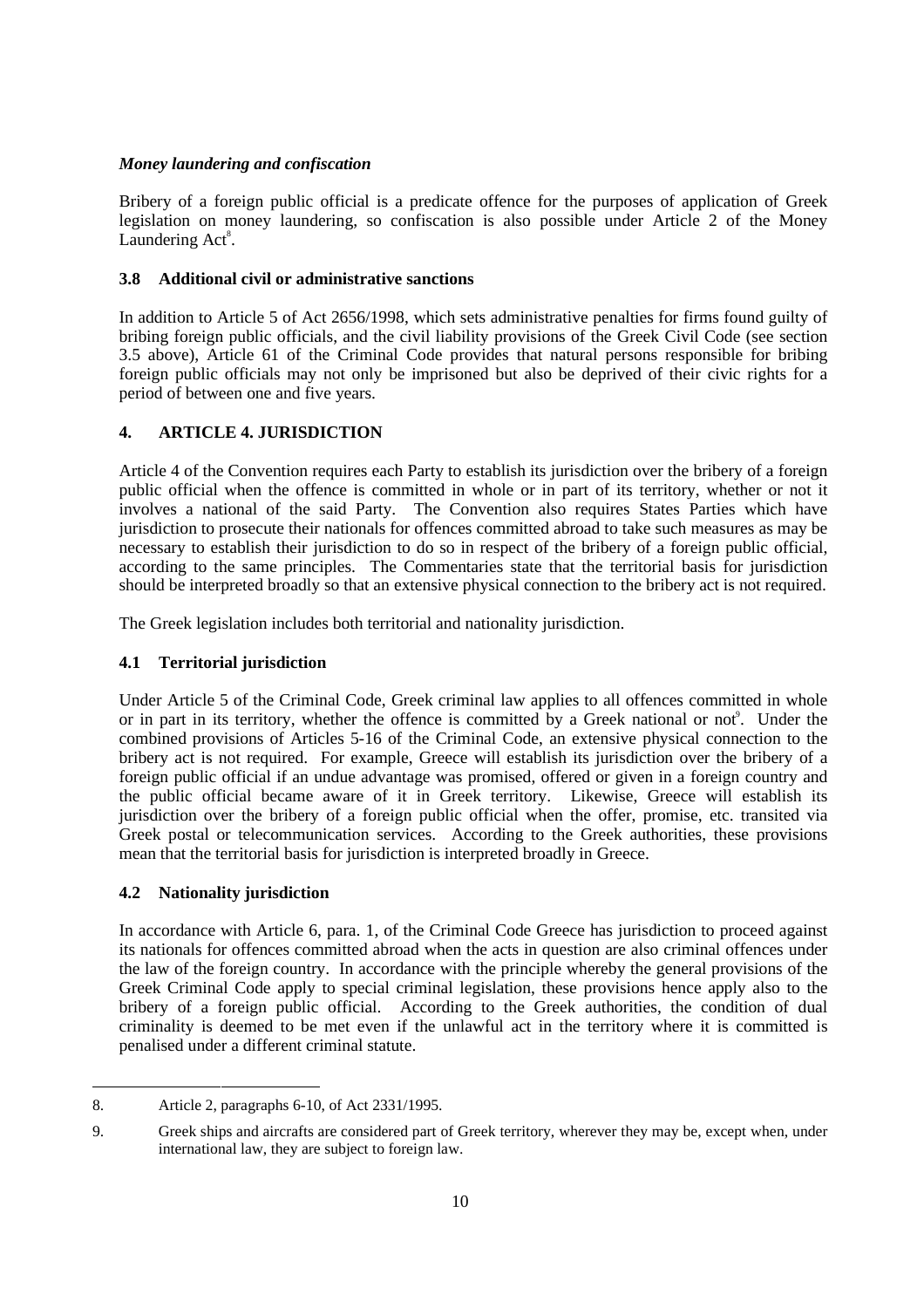For the assertion of Greek jurisdiction over offences committed by its nationals abroad, Article 5, para. 3, of the Criminal Code requires a formal complaint or request for prosecution presented to the Greek authorities by another State or by the injured party. Under Articles 43, 47 and 50 of the Code of Criminal Procedure, a prosecutor is bound to bring proceedings immediately once the victim has lodged a complaint, without waiting for an application by the foreign government.

# **4.3 Consultation procedures**

Article 4 of the Convention states that when more than one Party has jurisdiction over an alleged offence involving bribery of foreign public officials, the Parties involved shall, at the request of one of them, consult with a view to determining the most appropriate jurisdiction for prosecution. Greece has no procedures for consultation and possible transfer of a case to another Party which can also establish jurisdiction over an alleged offence of bribery of foreign public officials.

# **4.4 Effective jurisdiction**

According to the Greek authorities, the current basis for jurisdiction is sufficiently effective in the fight against bribery of foreign public officials.

# **5. ARTICLE.5. ENFORCEMENT**

Article 5 of the Convention requires that investigation and prosecution of the bribery of a foreign public official shall be subject to the applicable rules and principles of each Party. It further requires that each Party shall ensure that investigation and prosecution "shall not be influenced by considerations of national economic interest, the potential effect upon relations with another State or the identity of the natural or legal persons involved".

### **5.1 Rules and principles applying to investigation and prosecution**

The rules and principles applying to investigation and prosecution in the case of bribery of a foreign public official are the same as for any criminal offence or misdemeanour. In accordance with Articles 27, para. 1, of the Code of Criminal Procedure, the State Prosecutor (or the public prosecutor in a court of first instance) brings criminal proceedings on behalf of the State. Once the prosecutor initiates proceedings, the preliminary investigation is conducted by a special body dealing with economic offences  $(SDOE)^{10}$ .

Article 43 of the Greek Code of Criminal Procedure rules out discretion in launching proceedings. The prosecutor's office, which is a judicial authority independent of the courts and of the executive, is obliged to initiate proceedings as soon as it has knowledge of an offence. The prosecutor can decide not to proceed with the matter only when, at first sight, the evidence required to establish the offence or the procedural conditions required to prosecute the offence are lacking, or when the complaint or application lacks substantive legal foundation<sup>11</sup>. The prosecutor may also decide to withdraw proceedings, or refrain from launching proceedings, in three cases defined by law: when the act is deemed of no importance, when the accused is serving a prison term for a more serious offence, or where necessary to protect a victim of blackmail<sup>12</sup>. In all cases, the decision not to proceed must be approved by the Prosecutor General in the relevant Court of Appeal.

<sup>1</sup> 10. In accordance with Article 4 of Act 2656/1998 ratifying the Convention.

<sup>11.</sup> Article 43 of the Code of Criminal Procedure.

<sup>12.</sup> Articles 44 and 45 of the Code of Criminal Procedure.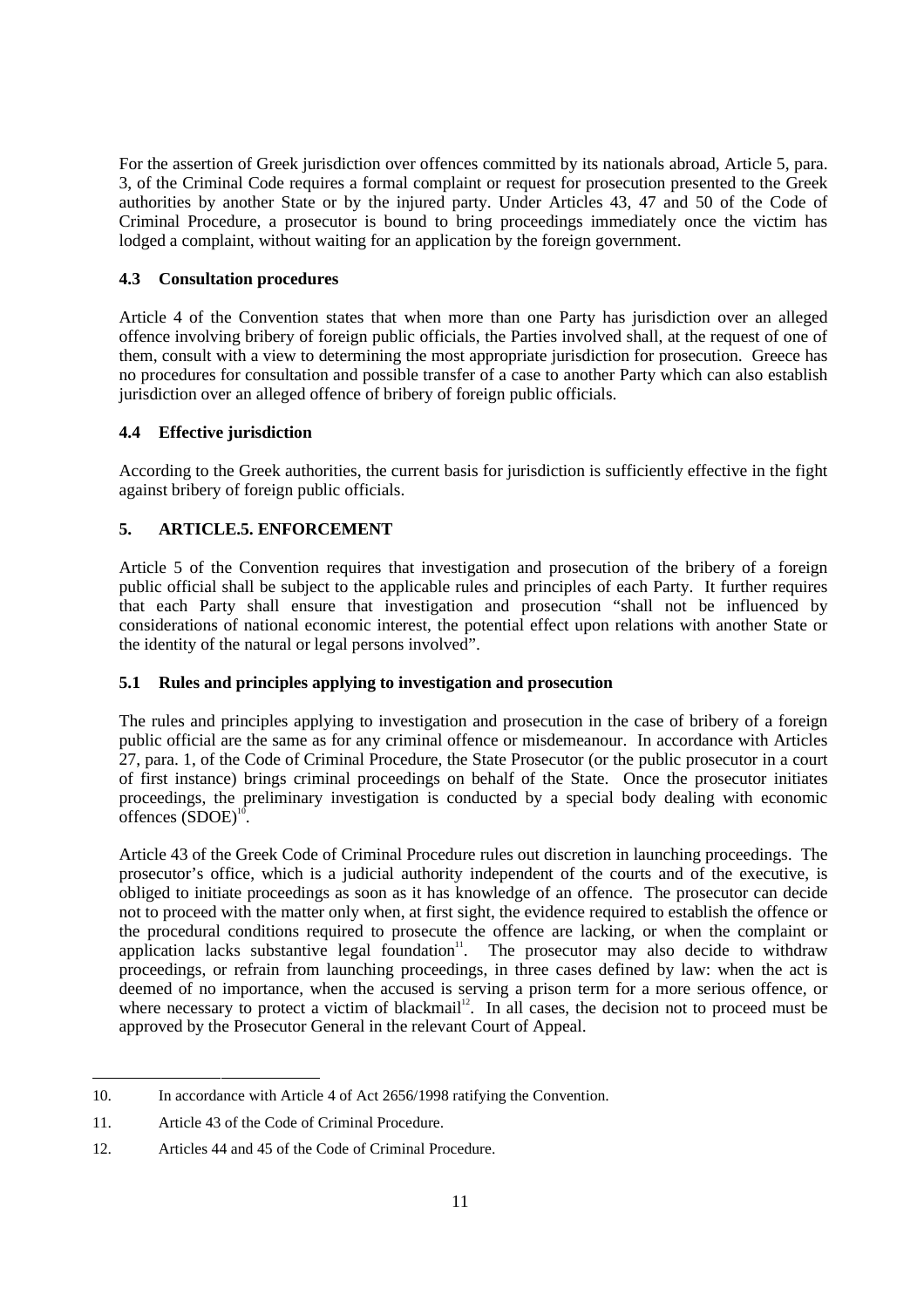### **5.2 Political or economic considerations**

According to the Greek authorities, under the Code relating to Courts and Court Officers, investigation and prosecution in the case of bribery of a foreign public official, as for any other offence, cannot be influenced by considerations of national economic interest<sup>13</sup>.

Although there is a general exception under Greek law in case of political offences or offences of such a kind as to disrupt international relations<sup>14</sup>, according to the Greek authorities this exception does not apply to cases of bribery of foreign public officials as, through the direct applicability of the OECD Convention, Article 5 of the Convention supersedes the generally applicable procedural laws and therefore this general exception.

# **6. ARTICLE 6. STATUTE OF LIMITATIONS**

The statute of limitations for any offence, including bribery of a foreign public official in international business transactions, is five years under the Greek Criminal Code. The limitation period runs from the date on which the act was committed<sup>15</sup>. The period may be extended by a further three years in certain cases expressly defined by law (Code of Criminal Procedure, Criminal Code, special laws and the Constitution) and also at the time of the hearing which opens as soon as the defendant receives notice from the public prosecutor, on condition that notice is served before the end of the 5-year period<sup>16</sup>.

# **7. ARTICLE 7. MONEY LAUNDERING**

Article 7 of the Convention requires each Party which has made bribery of its own public officials a predicate offence for the purpose of the application of its money laundering legislation to do so on the same terms for the bribery of foreign public officials, without regard to the place where the bribery occurred.

### **7.1 Corruption of Greek public officials**

Under Act 2331/1995 on the prevention and punishment of legalising the proceeds of criminal activity, bribery of Greek public officials is a predicate offence for the purpose of the application of money laundering legislation<sup>17</sup>. Bribery committed abroad is also a predicate offence to money laundering<sup>18</sup>.

15. Articles 111 and 112 of the Criminal Code.

<sup>1</sup> 13. Articles 19 and 24 of Act 1756/1988.

<sup>14 .</sup> According to Court of Cassation case law, a political offence is one committed directly against the State with the intention of overthrowing or changing the system of government : *Court of Cassation 196/1963* and *890/1976*. The Greek authorities interpret offences of such a kind as to disrupt international relations as ones where proceedings may seriously disturb relations relations to the point where diplomatic relations are broken off.

<sup>16.</sup> For example, the three-year extension may apply under Articles 62 and 63 of the Constitution dealing with parliamentary immunity, Article 366, para. 2, of the Criminal Code (interlocutory question), or Articles 49, para. 2, (military service by the accused), 77 (doubt over the identity of the accused), 80 (mental illness of the accused), 81 (doubt over the death of the accused) or 338 (proof at a hearing that a significant document on file is a forgery) of the Code of Criminal Procedure.

<sup>17.</sup> Articles 1 and 2 of Act 2331/1995.

<sup>18.</sup> Article 1 of Act 2331/1995.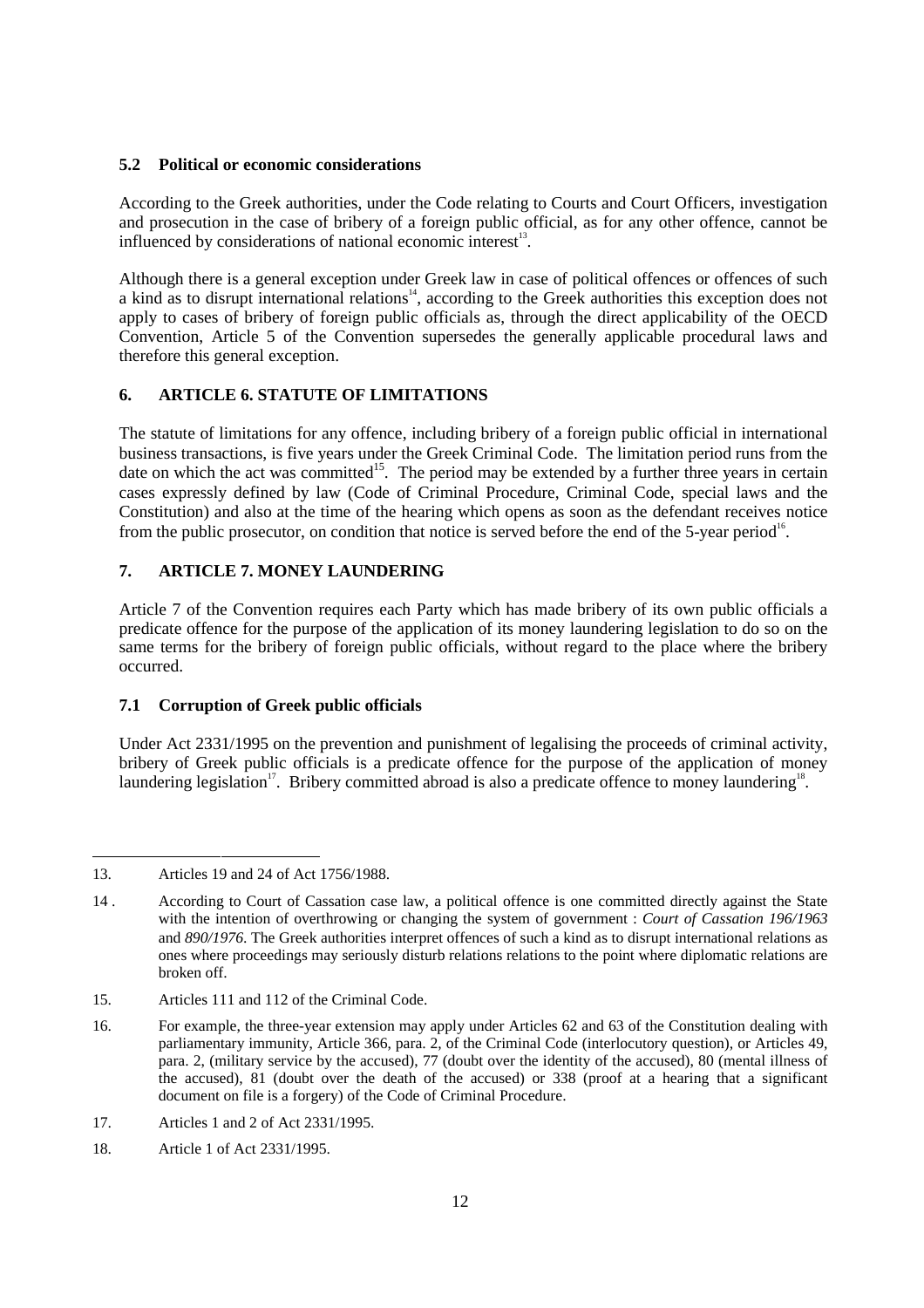# **7.2 Bribery of foreign public officials**

In accordance to the requirement in Article 7 of the Convention, Greece has introduced a new provision in its domestic law, under which bribery of a foreign public official is a predicate offence for the purpose of the application of its money laundering legislation, without regard to the place where the bribery occurred $19$ .

# **8. ARTICLE 8. ACCOUNTING**

# **8.1 Maintenance of books and records**

All the acts prohibited by Article 8 of the Convention (establishing off-book accounts, making offbook or inadequately identified transactions, recording non-existent expenditures, entry of liabilities with incorrect identification of their object, use of false documents) are prohibited by Greek tax legislation, in particular the Accounting Code (Presidential Decree 186/1992). These provisions are now supplemented by the special offence which the Act ratifying the Convention establishes in order to combat the bribery of foreign public officials still more effectively.

# **8.2 Companies subject to these laws and regulations**

All Greek enterprises, whether under public or private law, are subject to accounting legislation with the exception, in accordance with Article 2 of Presidential Decree 186/1992, of small individual retail enterprises with very low turnover, such as butchers, newsagents, cigarette shops and grocers.

### **8.3 Penalties for omissions or falsifications**

Persons infringing accounting law and regulations are subject to administrative and criminal sanctions. The criminal sanctions are of three kinds:

There are first the new ones introduced by Act 2656/1998 ratifying the Convention: when the establishment of off-book accounts, the making of off-book or inadequately identified transactions, the recording of non-existent expenditures, the entry of liabilities with incorrect identification of their object and the use of false documents are intended to assist or conceal the bribery of a foreign public official, the offence is punishable by imprisonment for up to three years, or more where other statutory provisions provide $2^{\circ}$ .

In addition to the prison terms introduced by the Act ratifying the Convention combine, two other kinds of sanctions are provided for under tax legislation. When establishing off-book accounts, etc. for the purpose of bribing foreign public officials or of hiding such bribery entails a loss of tax resources for the Greek State, the offence is punishable by one to ten years' imprisonment depending on the scale of the tax evasion<sup>21</sup>. Similarly, a person who issues or accepts false tax documents is liable to imprisonment for a minimum of three months $^{22}$ .

Failure to comply with Greek accounting legislation may also lead to substantial administrative sanctions for enterprises, whatever their legal form (incorporated or not):

<sup>1</sup> 19. Article 6 of Act 2656/1998 ratifying the Convention, which supplements Article 1 of Act 2331/1995.

<sup>20.</sup> Article 3 of Act 2656/1998.

<sup>21.</sup> Article 17 of Act 2523/1997.

<sup>22.</sup> Article 19 of Act 2523/1997.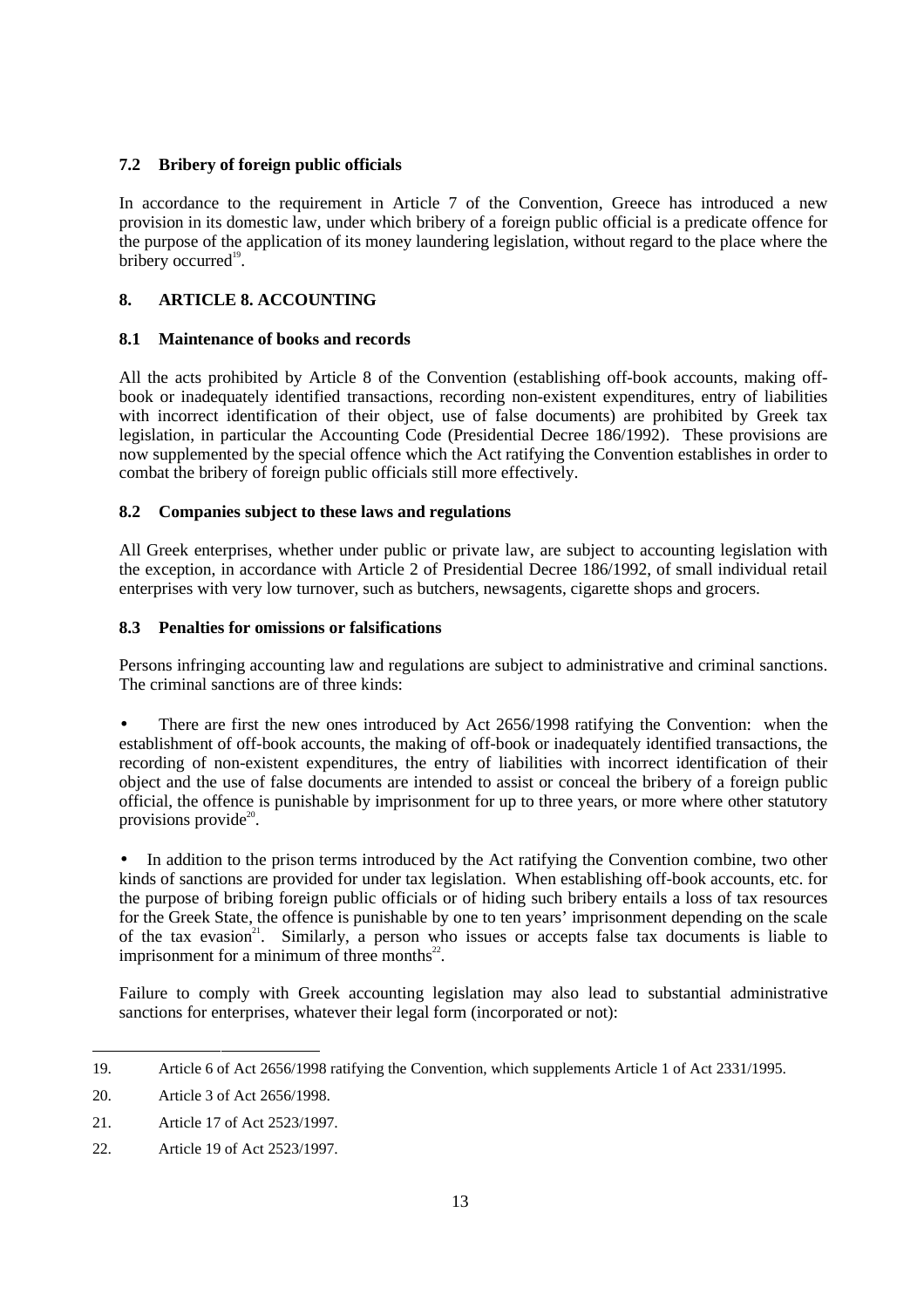• First, under Article 5 of the Act ratifying the Convention, a company may incur, for infringements by its top management, an administrative fine of up to three times the value of the benefit generated by the infringement, a temporary or permanent ban on conducting business, and temporary or permanent disbarment from public procurement.

• Second, under the Presidential Decree of 4 December 1996, a natural person, or an enterprise (when the person responsible for the infringement is acting as its representative), may be temporarily or permanently disbarred from public procurement<sup>23</sup>.

• Last, under tax legislation an enterprise may be barred from conducting business for up to one month when making false tax documents has resulted in tax evasion totalling more than 80 million  $Drachma<sup>24</sup>$ .

# **9. ARTICLE 9. MUTUAL LEGAL ASSISTANCE**

The OECD Convention requires each Party, "to the fullest extent possible under its laws and relevant treaties and arrangements", to provide "prompt and effective" legal assistance to another Party for the purpose of criminal investigations and proceedings brought by a Party concerning offences within the scope of the Convention, and for non-criminal proceedings within the scope of the Convention brought by a Party against a legal person. The Convention further establishes dual criminality when that is a condition for mutual legal assistance. Last, the Convention requires that Parties shall not decline to render mutual legal assistance for criminal matters on the ground of bank secrecy.

### **9.1 Laws, treaties, arrangements enabling mutual legal assistance**

In Greece mutual legal assistance is based on three types of instruments:

• bilateral mutual legal assistance treaties in force with eleven countries (Albania, China, Cyprus, Egypt, Lebanon, Morocco, Romania, former Soviet Union, Syria, Tunisia, former Yugoslavia). A treaty has been signed with Australia, but has not yet been ratified.

• the European Convention on Mutual Assistance in Criminal Matters of 20 April 1959.

• the relevant provisions of Greek law, in particular Articles 457-461 of the Code of Criminal Procedure dealing with mutual legal assistance<sup>25</sup>.

There is no legislation specifically covering legal assistance in non-criminal proceedings under the Convention's provisions on legal persons. The Ministry of Justice, as the competent authority for mutual legal assistance under Article 9 of the Convention (see section 11.1 below), will transmit requests for legal assistance to the competent administrative authorities to be dealt with.

-

<sup>23.</sup> Articles 6, 8 and 39 of Presidential Decree 39/4 of 4 December 1996.

<sup>24.</sup> Article 19 of Act 2523/1997.

<sup>25.</sup> Article 457 deals with requests for legal assistance by the Greek authorities to foreign legal authorities (competent authorities, procedures and formalities). Article 458 deals with requests for legal assistance by foreign authorities to the Greek authorities (competent authorities, formalities and procedures, including the right of the Justice Minister to decline to give assistance when, under Articles 437 and 438 of the Code of Criminal Procedure, extradition is not permitted, or permitted only on the conditions laid down in bilateral treaties). Article 459 deals with transfer of an accused person abroad; Article 469 with travel expenses for witnesses and experts; and Article 461 with the transmission of documentary evidence.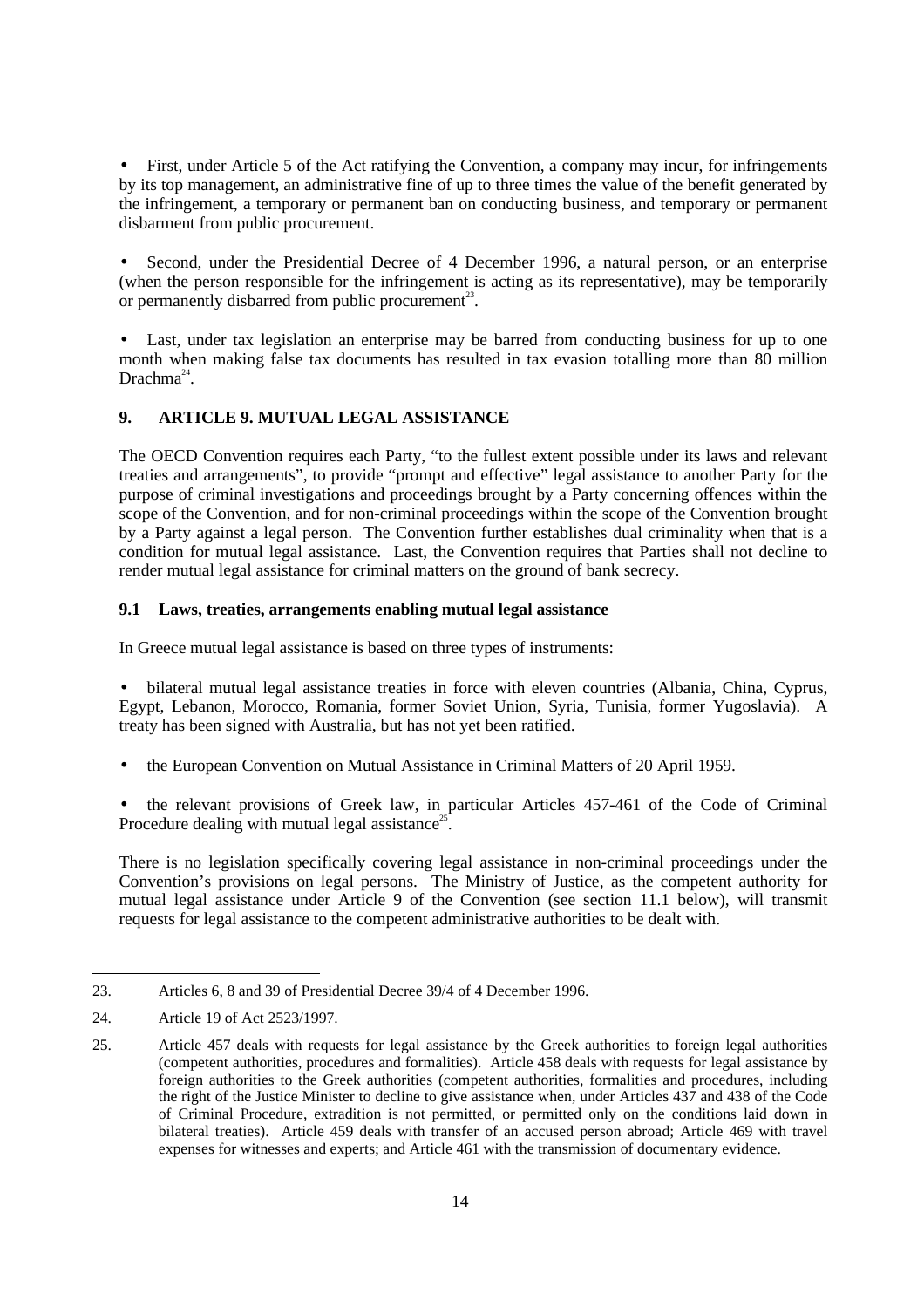# **9.2 Dual criminality**

According to the Greek authorities, dual criminality is not in domestic law a condition for providing legal assistance. In addition, Greece does not require the existence of dual criminality to provide legal assistance within the scope of the 1959 European Convention.

# **9.3 Bank secrecy**

According to the Greek authorities, under Act 2656/1998 ratifying the Convention, bank secrecy will not be invoked to decline to render mutual legal assistance. They will in fact waive secrecy using the procedure laid down in Article 3 of Decree-Law 1059/1971 as amended by Act 1868/1989, which authorises waivers to conduct investigations and identify infringements, following a decision by the competent legal authorities.

Under Article 3 of the said Decree-Law, waivers are authorised by a Chambre d'Accusation (section of a Court of Appeals which deals with orders from the examining magistrates) ruling on an application by the competent public prosecutor, the examining magistrate, or the body conducting the preliminary investigation. Waivers are ordered by the court dealing with the substance of the case. Greek law allows no appeal against waiver decisions.

The procedure described above applies, *mutatis mutandis*, to mutual legal assistance: a request will be sent to the Minister of Justice, who will transmit it to the Prosecutor General in the Court of Appeal with jurisdiction over the bank. Provided the file is complete, the Prosecutor General will transmit it to the public prosecutor for an application to the Chambre d'Accusation established for the criminal court of first instance. Hearings before the Chambre d'Accusation must be preceded by an investigation by the examining magistrate.

# **10. ARTICLE 10. EXTRADITION**

### **10.1 Extradition for bribery of a foreign public official**

Bribery of a foreign public official is deemed to be an extraditable offence under Greek law provided that the statutory sanction allows extradition under Article 437 of the Code of Criminal Procedure. The term of one to five years' imprisonment laid down for bribery of foreign public officials allows extradition under Article 437 of the Code.

### **10.2 Convention as a legal basis for extradition**

At present Greece has bilateral extradition treaties with Albania, Australia, Egypt, Lebanon, the former Soviet Union, Syria, Tunisia, the former colonies of the United Kingdom, the United States, and the former Yugoslavia. Where there is no extradition treaty between Greece and another Party to the OECD Convention, the Convention itself is the legal basis for extradition for bribery of a foreign public official.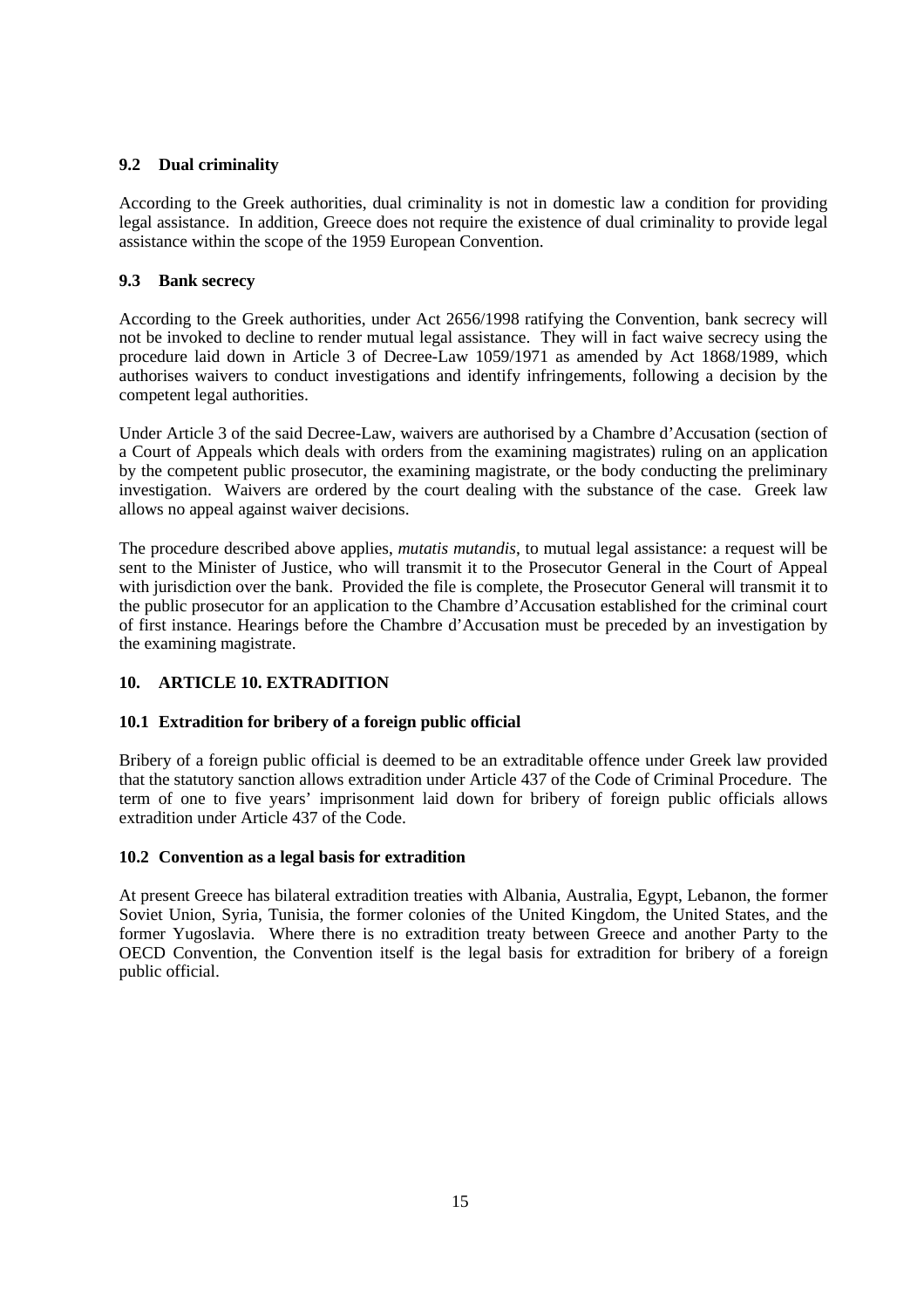### **10.3/ Extradition of nationals 10.4**

Under Article 438 of the Code of Criminal Procedure, no Greek national may be extradited to a foreign country<sup>26</sup>. In accordance with the Code, the competent Greek authorities will take proceedings against the person accused of the offence.

# **10.5 Dual criminality**

Article 10.4 of the Convention states that where a Party makes extradition conditional on the existence of dual criminality, it shall be deemed to exist as long as the offence for which it is sought is within the scope of Article 1 of the Convention. Greece makes extradition conditional on the existence of dual criminality under Article 2, para. 1, of the European Convention of Extradition. Extradition is conditional on the existence of dual criminality in all bilateral extradition treaties as well. According to the Greek authorities, dual criminality is deemed to exist when the offence for which extradition is sought is within the scope of Article 1 of the Convention.

# **11. ARTICLE 11. RESPONSIBLE AUTHORITIES**

In accordance with Article 7 of Act 2656/1998, the competent authority for purposes of consultation, mutual legal assistance and extradition as set out in Articles 3, 9 and 10 of the Convention is the Minister of Justice of the Greek Republic.

# **B. IMPLEMENTATION OF THE REVISED RECOMMENDATION**

# **3. TAX DEDUCTIBILITY**

Greece did not allow bribes to foreign public officials to be deductible for tax purposes even before the Act ratifying the Convention was passed in December 1998. Article 31 of Act 2238/1994 (on taxation) states as a general principle that any expenditure not directly related to the business of the enterprise is non-deductible. The same Act expressly lists deductible expenditures, and bribes are excluded.

<sup>-</sup>26. A ruling by the Court of Cassation has confirmed that this provision of Greek law is in line with the European Convention on Extradition.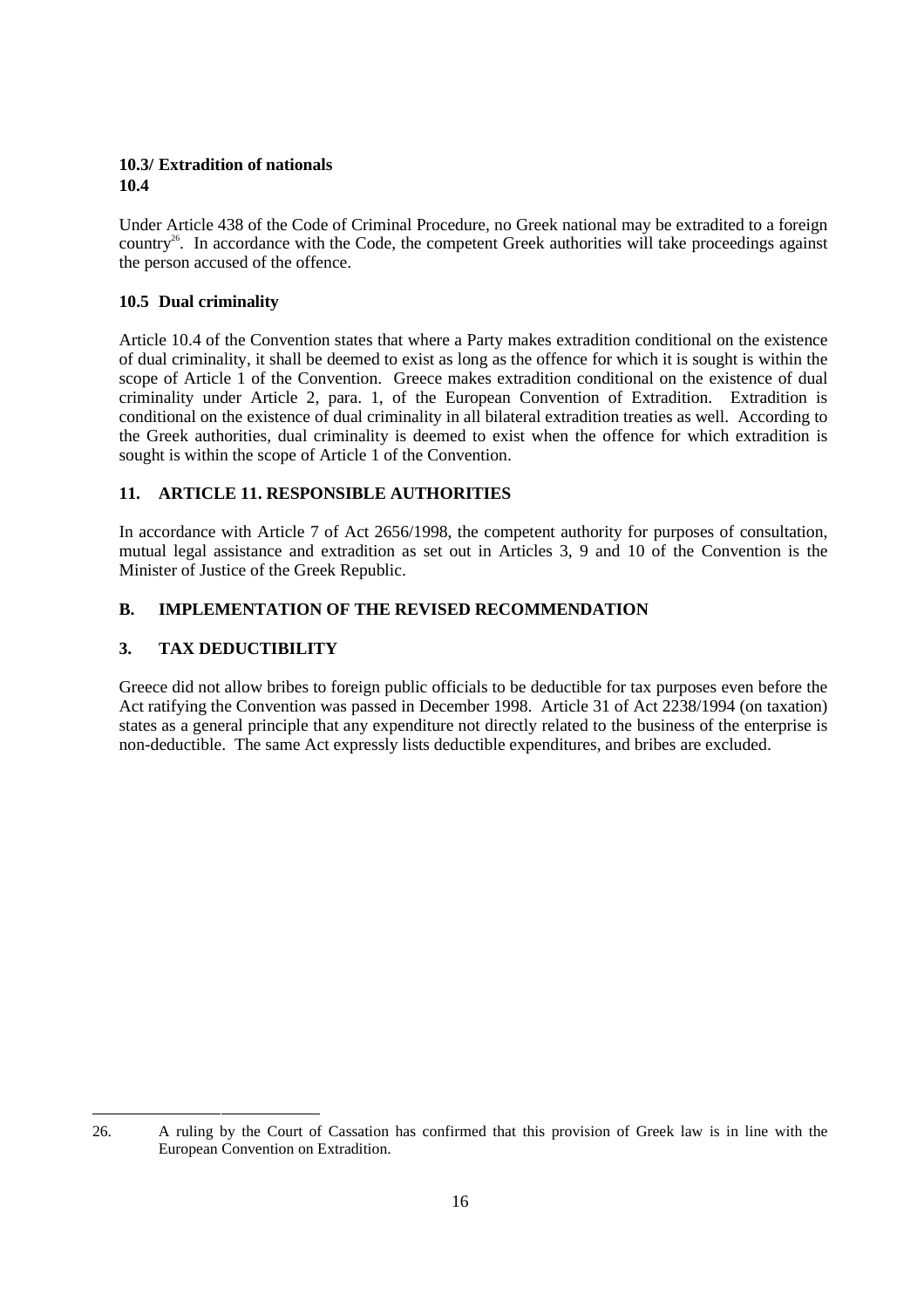### **EVALUATION OF GREECE**

#### **General Remarks**

The Working Group complimented the Greek authorities for the rapid ratification of the Convention. Delegates thanked the Greek authorities for the comprehensive and informative responses, which significantly assisted in the evaluation process. Greece enacted a special criminal law, the Act Ratifying the Convention on Combating Bribery of Foreign Public Officials in International Business Transactions, through which the body of rules of the Convention has been integrated into the Greek legal system. The Act establishes the criminal offence of bribery of a foreign public official, criminalises non-compliance with accounting regulations and establishes administrative penalties for enterprises. Greece has also broadened its money laundering legislation in order to include the offence of bribery of foreign public officials.

Overall, the Working Group was of the opinion that Greece's implementing legislation meets the requirements set by the Convention. There were few areas where the Group expressed doubts that the application of the legislation might affect the effective implementation of the Convention. In addition, there are some issues that might benefit from further discussion during Phase 2 of the evaluation process.

#### **Specific Issues**

#### **1. The Convention as a whole**

Questions were raised in general in relation to the meaning of the direct applicability of the Convention in domestic law. These questions concern possible discrepancies and loopholes in the implementation of the Convention in relation to principles and other rules governing similar offences already established in the internal law. The Working Group recommended that this issue be examined horizontally at a future plenary session.

### **2. The offence of bribery of foreign public officials**

### **2.1 The definition of foreign public official**

Greece's implementing legislation does not provide for a definition of foreign public officials. The Greek authorities explained that the notion of foreign public officials is covered by Article 1 of the implementing Act, which makes the Convention an integral part of Greek domestic law. In the interest of clarification, the Greek authorities offered to include a specific reference to the notion of foreign public officials as provided by article 1 of the Convention in Article 2 of the implementing legislation.

### **3. Responsibility of legal persons**

To overcome the fact that Greek law does not criminalise liability of legal persons, the implementing legislation establishes administrative penalties. The Working Group noted that this regime, applicable only to enterprises and not to all legal persons -such as foundations, associations or other civil bodieswhich can be used in the commission of bribery may fail to meet the criteria set in Article 2 of the Convention. The Greek authorities stated that they were open to reconsider their legislation in order to refer to "enterprises and legal persons".